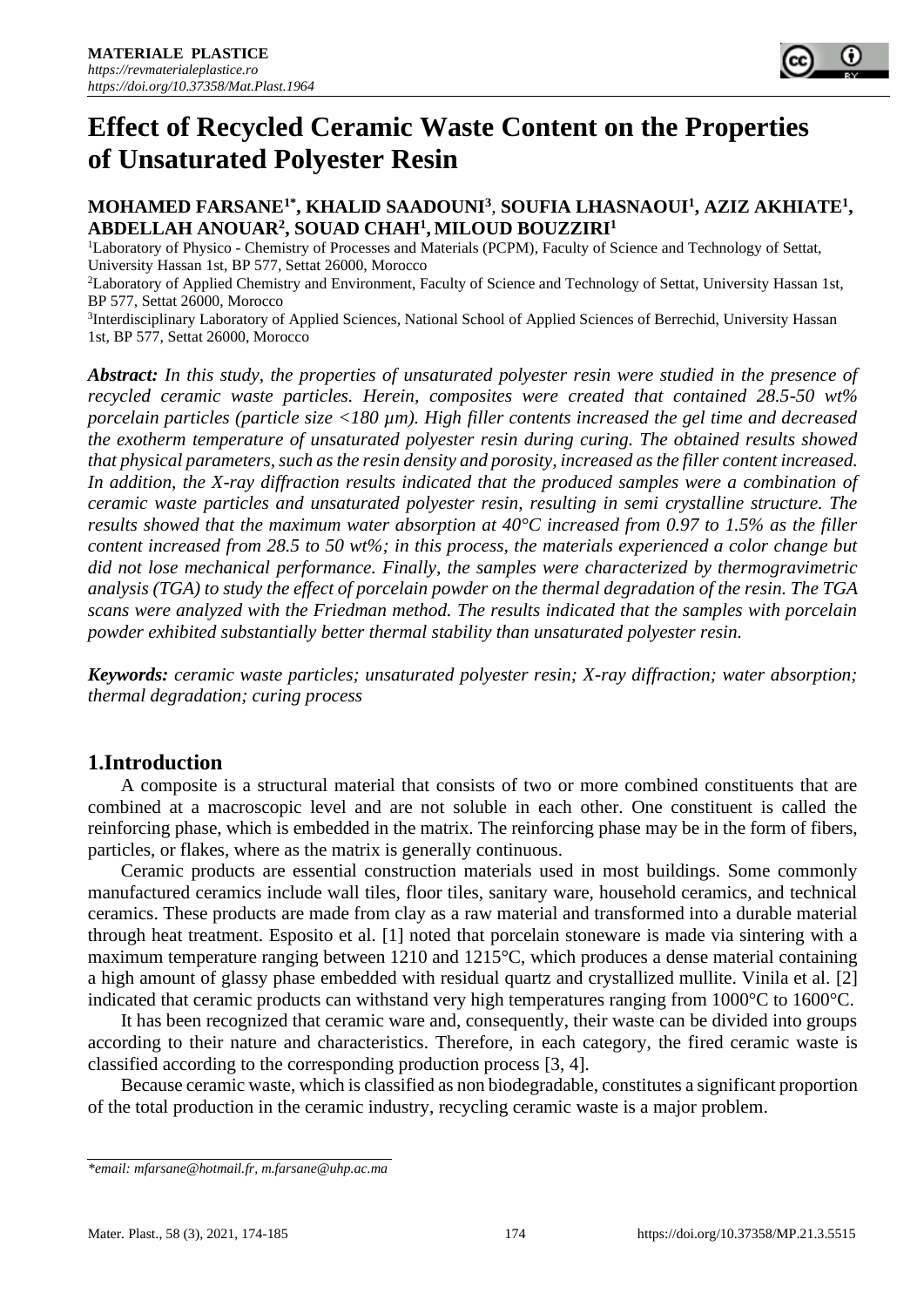However, the possibility of recycling this waste needs to be carefully evaluated based not only on the processes of origin but also on the other industrial activities related to the waste. In this regard, interesting opportunities are offered by the traditional ceramics industry. From an industrial perspective, it is also very important to define both the economic benefits and the quality of the products. Although the reutilization of ceramic wastes is ongoing, the amount of waste being reused is still negligible. Important investigations have already been carried out on this topic [4, 5].

The construction industry, as the end user of nearly all ceramic materials, is well poised to solve this environmental problem, for which construction is partially responsible. The nature of the construction industry, especially the concrete industry, is such that ceramic waste can be used safely with no need for dramatic changes in production and application processes. This reuse will avoid the cost of disposing ceramic waste in a landfill and reduce the use of raw materials and natural resources, thereby saving energy and protecting the environment. According to some authors, the best way for the construction industry to become more sustainable is by using waste from other industries as building materials.

It is well established that the chemical composition of fired ceramic products is not significantly different from that of the raw materials used to make the products; only the mineralogical composition is modified when these materials are heated [3]. Silica and alumina are the most significant oxides present in ceramic pastes [3, 6]. In addition, due to the high firing temperature, ceramic products are characterized by very high density, as noted in the literature (water absorption  $< 0.5\%$ ) [7].

The use of inorganic fillers in the formulations of unsaturated polyester resin (UPR)-based composite materials has been widely reported; these fillerscan reduce the cost and change specific properties of cured materials [8]. Kubota [9]studied the effect of calcium carbonate on the curing behavior of polyesters. They reported that as the particulate content increased, the curing started at a lower temperature, and the total heat generated during the curing reaction decreased.

The properties of a composite may vary because of changes in the reinforcement or matrix microstructures, the loading conditions, and the surrounding environment, such as heat , 11]and moisture [12-14]. Generally, composite materials that are applied in construction are subjected to different temperatures. Due to the potential exposure to fires, the composite materials should initially resist high temperatures to allow time to take preventive measures. Hence, an extensive study on the thermal aging of composites is required. With regard to thermal decomposition kinetics, an alternative approach to kinetic analysis is to use model-free methods that allow for evaluating the Arrhenius parameters without choosing the reaction model. Isoconversional methods are the most popular methods based on the use of multiple heating programs [15].

For polymer materials, aging tests are one of the most prevalent methods to estimate the service life of product. These aging tests of polymer materials are performed either under actual operating conditions or under conditions that simulate an artificial accelerated environment.

To test the sensitivity of the polymer materials to aging, it would be necessary to use test methods that reflect particular conditions in which the finished products are used.

To determine the effect of aging on the properties of polymeric materials, the changes in the properties of the tested samples are assessed during the exposure period, and then the altered properties are compared to the properties of the untreated samples.

Nevertheless, previous research in this area is scarce and does not evaluate the effect of ceramic waste on the formulation of UPR, which is a vital issue. This is the scope of this study. this study is a continuation of previous studies in the same subject [16,17].

# **2. Materials and methods**

## **2.1. Material preparation**

Ceramic sanitary wares, such as basins, toilets, bathrooms, and sinks, were collected from public landfills in Settat, Morocco. These devices were broken with a hammer and crushed in a crusher to obtain a granular material with particles smaller than 4 mm in diameter. The ceramic waste was then dry milled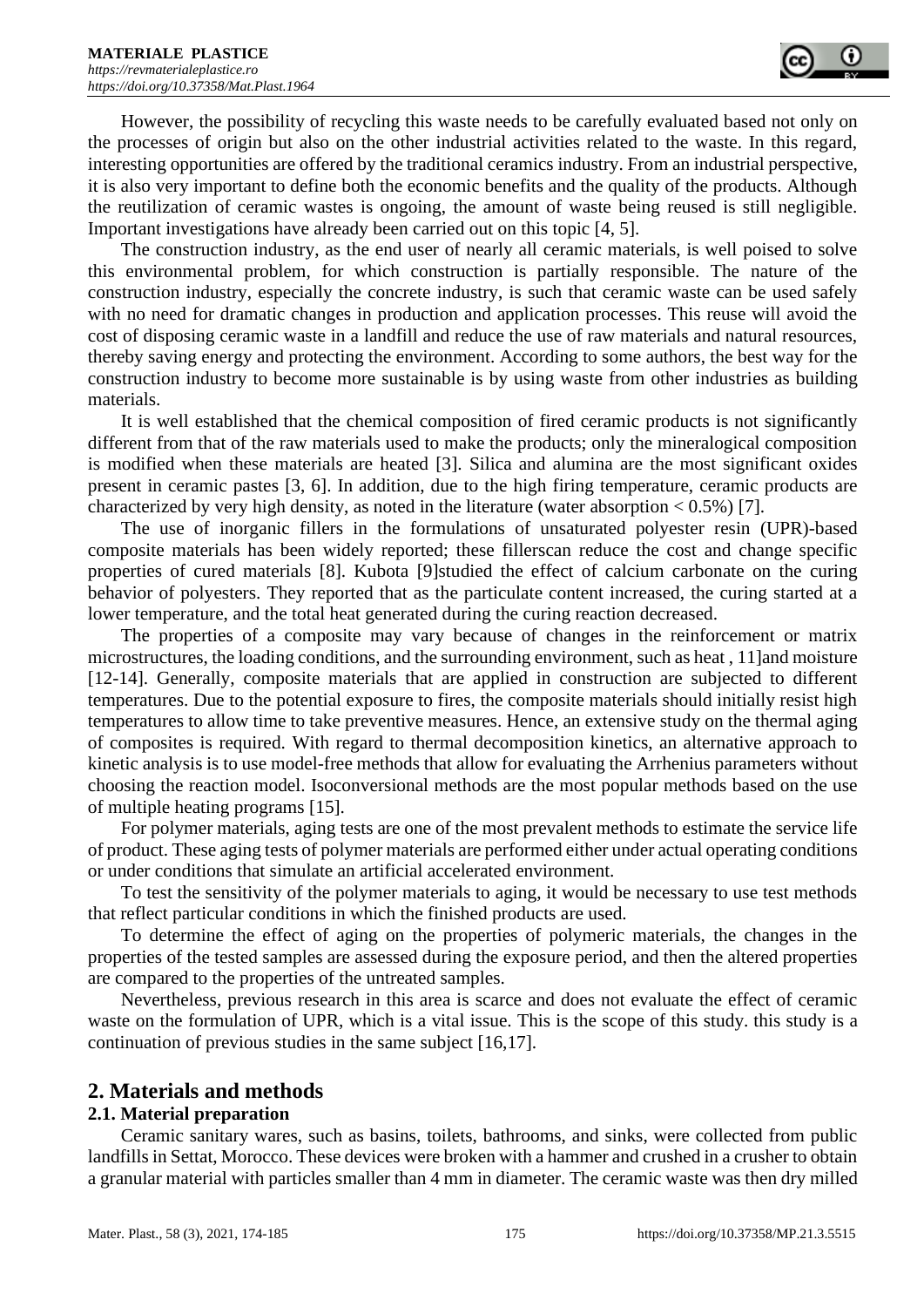in alumina media (30% alumina balls, 30% ceramic waste, and 40% air) for 30 min to obtain a ceramic powder. Ceramic powders with a particle size <180 μm were chosen for this investigation.

UPR with a cobalt octoate accelerator (0.5%) and a methyl ethyl ketone peroxide (MEKP, 2%) catalyst were chosen for this investigation. The specific gravity of the resin was 1.13, the viscosity at 25°C was 7.5-9 poise, the acid value was 20-30 mgKOH/g, and the styrene content was 34%.

The UPR was well mixed with appropriate quantities of porcelain powder (PP) for 10 min using a paste mixer. Then, the catalyst and accelerator were added into the mix. The system was thoroughly mixed for an additional 10 min. Once the mixture was homogeneous, it was poured into a mold and placed under vacuum to prevent the formation of bubbles in the open air for 72 hours before demolding. The prepared samples were designated A1, A2, A3, and A4, for which the percentage of PP used, was 0, 28.5, 41, and 50 wt%, respectively.

# **2.1.2. Experimental method**

Diffraction data were collected at room temperature on a Phillips D 5000 ( $\theta$ – $\theta$ ) diffractometeroperated at 40 kV and 40 mA with Bragg–Brentano geometry and Cu K $\alpha$  radiation ( $\alpha$ = 1.54056 Å). The patterns were scanned with a step size of  $0.01^{\circ}$  (2 $\theta$ ) in the 2 $\theta$  range of 15–80°.

The density, or more precisely, the volumetric mass density, of a substance is its mass per unit volume; density is typically denoted ρ.

The density values  $(\rho)$  were calculated with the following equation:

$$
\rho = \rho_0 \left( \frac{A}{A - B} \right) \tag{1}
$$

where  $\rho_0$  is the fluid density (water), A is the sample weight in air, and B is the sample weight in liquid. Based on ISO 1172 and ASTM D 2734 [18], the void volume fraction can be calculated as follows:

$$
\rho = \rho_0 \left( \frac{A}{A - B} \right) \tag{2}
$$

where ρ and W are the experimentally determined density and weight fraction, respectively, and the subscripts m, f, and c denote the matrix, fiber, and composite, respectively.

The samples (20 mm  $\times$  10 mm  $\times$  2 mm) were cut from the bulk sample and kept at standard temperature for the water absorption test. Then, the samples were immersed in a static water bath at 40°C for different time periods. After certain periods of time, the samples were removed from the bath, dried with tissue paper and then weighed.

The relative weight change during water absorption was determined as follows:

$$
\Delta m = \frac{M_t - M_0}{M_0} * 100
$$
 (3)

where  $\Delta$ m (t) is the moisture uptake and M<sub>t</sub>and M<sub>0</sub> are the mass of the specimen before and during aging, respectively.

During this accelerated aging, both the hardness and color changes in the materials were assessed.

A hardness test was chosen to characterize the evolution of the material resistance as a function of immersion time in the water. At least five specimens of each type were created and tested to obtain an average hardness and avoid possible errors obtained because of the no uniform distribution of the fillers. Rockwell hardness tests were carried out at room temperature in accordance with ASTM D 785 [19].

Thermogravimetric analysis (TGA) was carried out with a thermal analyzer (Labsys TM Evo TGA-DTA 1600°C, TA Instruments) at different heating rates (10, 15 and 20°C∙min<sup>-1</sup>) from 25 to 650°C in an argon atmosphere; this analysis was numerically controlled. A 20 mg sample was placed in a platinum pan for each test. Prior to the experiment, the instrument was calibrated to ensure precise temperature and weight readings.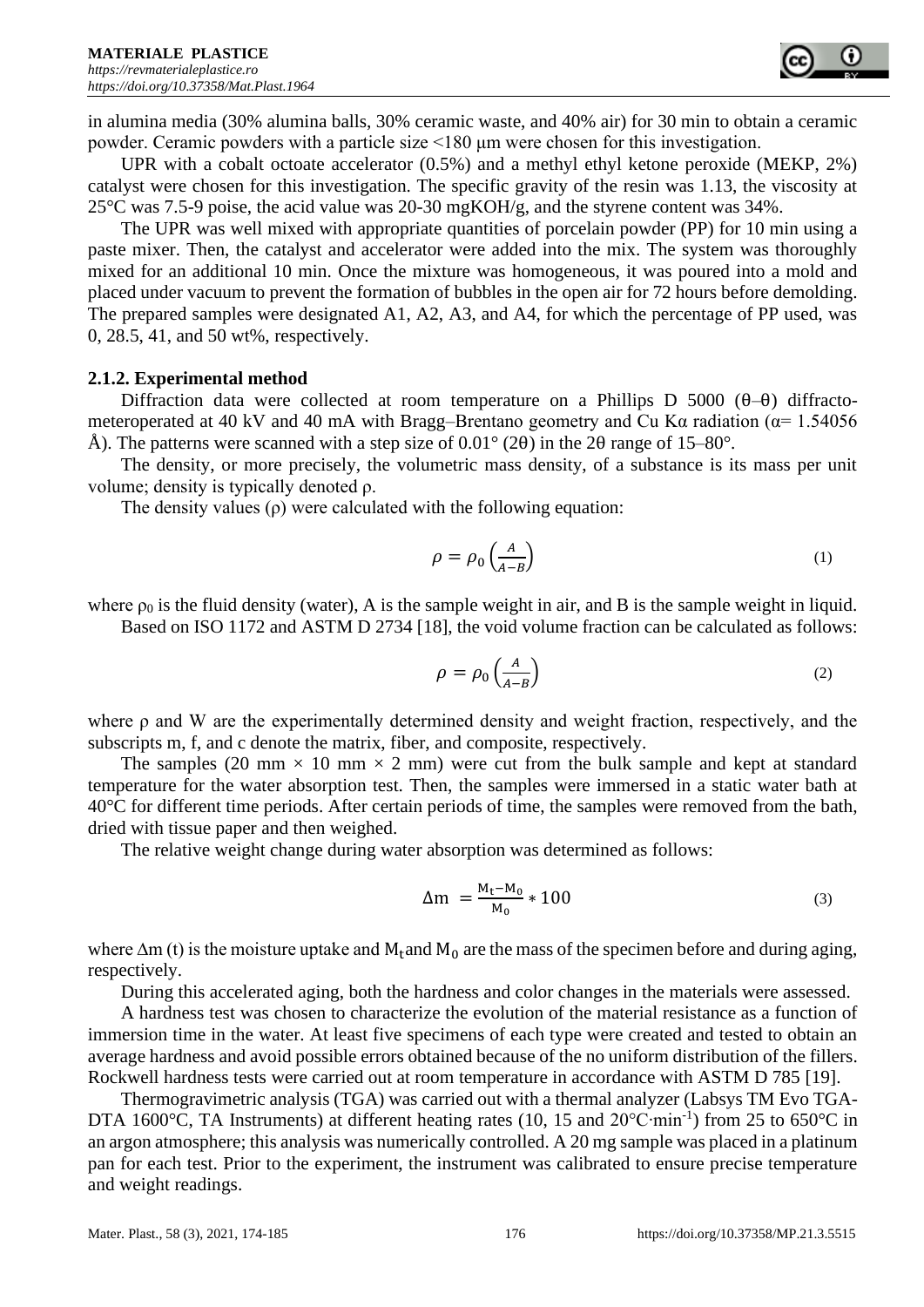

# **3. Results and discussions**

## **3.1. Curing process results**

The curing reaction is a very important stage when processing UPR to produce a composite product. To achieve good product quality, the curing reaction should occur in a controllable manner [20]. The reactivity of the mixes containing PP (obtained from ceramic waste) and UPR was evaluated to determine the viability of using these alternative raw materials as fillers in the production of new materials. Additionally, the gel time, time to peak, and exothermic temperature were evaluated. Hereafter, the results are obtained, and their interpretations are presented. Detailed results in this hardening process have been covered in work previously done [21].

The results show that adding PP to the resin resulted in a delay in the curing reaction. The effect of the PP on the delay of the cure reaction followed the order  $A4 > A3 > A2 > A1$ , and the numerical results are detailed in Table 1. With regard to the peak exothermic temperature, following observations were made:

| peak ( $t_{max}$ )) and water saturation ( $M_{\infty}$ ) |                             |            |                |                                                   |      |  |
|-----------------------------------------------------------|-----------------------------|------------|----------------|---------------------------------------------------|------|--|
| Sample                                                    | $\rho$ (g/cm <sup>3</sup> ) | $V_{v}(%)$ | $t_{gel}(min)$ | $t_{\text{max}}(\text{min}) \quad M_{\infty}(\%)$ |      |  |
| A <sub>1</sub>                                            | 1.18                        |            | 06.30          | 11.00                                             | 0.74 |  |
| A <sub>2</sub>                                            | 1.32                        | 3.77       | 09.50          | 15.45                                             | 0.97 |  |
| A <sub>3</sub>                                            | 1.35                        | 5.50       | 10.15          | 16.30                                             | 1.10 |  |
| A4                                                        | 1.43                        | 6.77       | 13.00          | 18.30                                             | 1.50 |  |

**Table 1.** Effect of recycledceramicwaste content on the physicalproperties (density  $(\rho)$  and porosity  $(V_v)$ ), curingcharacteristics (gel time (t<sub>gel</sub>) and time to

The presence of PP lowers the maximum temperature reached during the cure cycle. Increasing the filler content reduces the total amount of resin, thereby decreasing the amount of heat generated per unit volume of the reacting mixture. The degree of temperature reduction appears to be dependent on the filler content, as shown in Figure 1. This finding reinforces the idea that the reduction in temperature is due primarily to a dilution effect from the filler. Kubota [9] reported that the presence of a high filler content in the cure system increased both the thermal conductivity and the viscosity of the resin; however, a high filler content also reduced the concentration of reactive double bonds per unit volume. It was noted that while the first two factors enhanced the cure reactions, the last factor had an unfavorable effect on curing. According to their observations, as the filler content increased, curing initiated at a lower temperature, whereas the total heat of curing decreased.



Figure 1. Temperature as a function of time using 2 wt% MEKP and 0.5 wt% Co solution and varying concentrations of PP at room temperature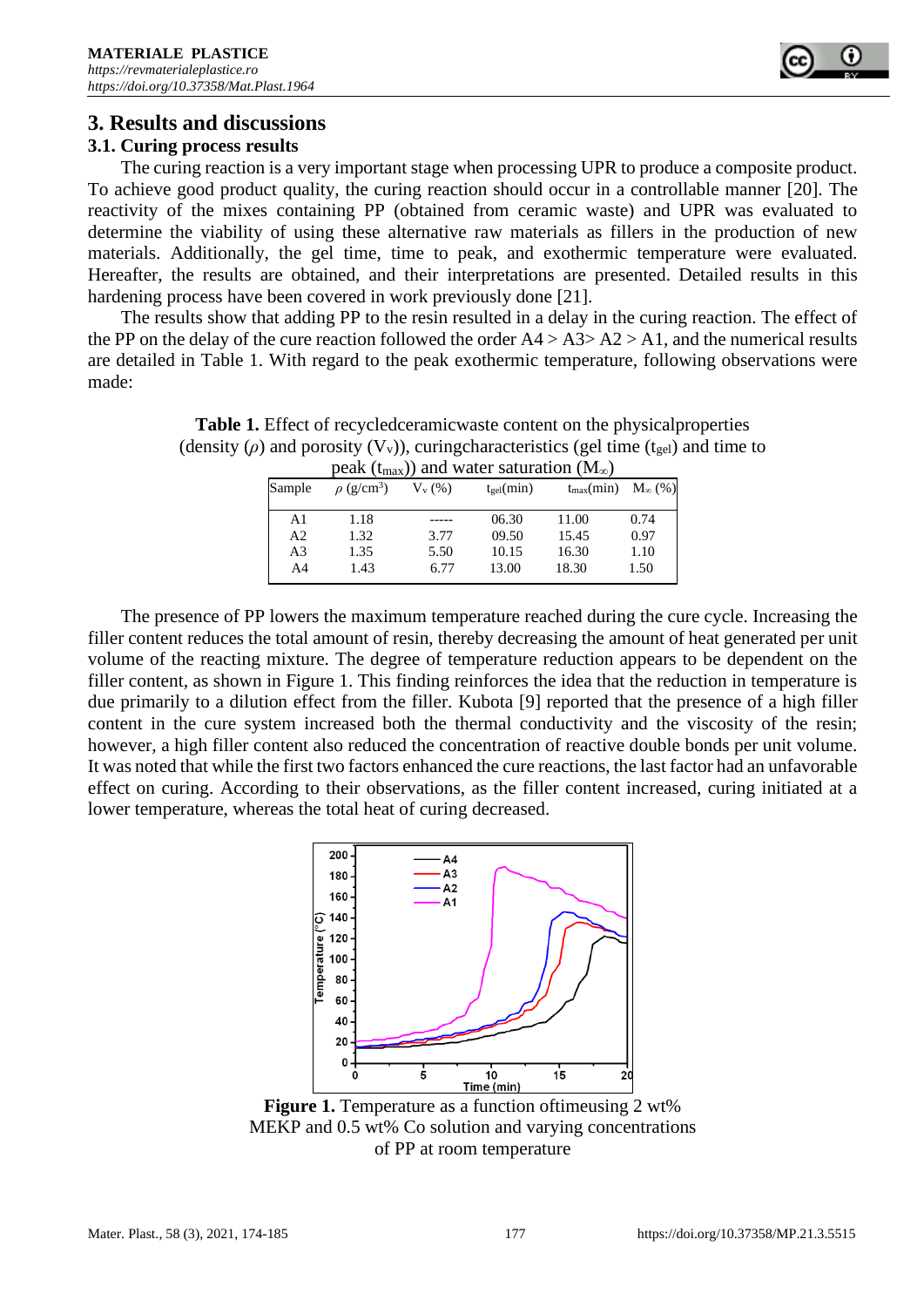

Table 1 depicts an increase in gel time when the PP content increases. The increase in gel time in the presence of PP can be attributed to the retardation of the crosslinkage of the UPR and the absorption of the heat generated in the exotherm reaction. Rheological measurements carried out by Simitzis et al. [8]showed that inorganic fillers(talc and quartz) lead to an increase in the gel time, thereby delaying the crosslinking of UPR. They reported that the formed microgels cannot closely connect because they are impeded by the presence of the PP; this phenomenon retards the transition stage and the macrogelation.

### **3.2. Density and porosity results**

The results of the density test are shown in Table 1. The density of the samples increased continuously with increasing PP content; this phenomenon occurs because the density of the PP is higher than that of the matrix.

Knowledge of void content is desirable for estimating the quality of products. It is well known that the void content in a material may significantly affect some of its mechanical properties. The test results of porosity are summarized in Table 1.The void content clearly increases as the PP content increases because the liquid phase cannot effectively wet and react with the solid particles [7]; this limitation explains the increased porosity in the A4 sample, which has the highest PP content.

#### **3.3. X-Ray diffraction**

The chemical structure and crystallinity of the samples were examined via X- ray diffraction (XRD), and the graph is depicted in Figure 2. The XRD patterns of the composites show both amorphous and crystalline peaks. The amorphous phase originates from UPR, where as the crystalline peaks originate from the PP. UPR gives a halo peak at 18.0°, which suggests the amorphous nature of the resin. The crystalline peaks represent the presence of PP in the composite. These crystalline peaks did not appear in the UPR, which showed only an amorphous halo peak. The intensity of the PP crystalline peaks gradually increased with increasing PP concentration. The XRD pattern suggests that the composites were composed of resin and different concentrations of PP.



**Figure 2.** Typicalpowder XRD patterns of resin, PP and amples A1–A4 (quartz  $(Q)$ , mullite  $(M)$ , and minor constituent  $(I)$ )

The crystalline phases identified in all the samples (A2, A3 and A4) cured at ambient temperature and in the PP obtained from ceramic waste  $(SiO<sub>2</sub>)$ , which is the residual mineral for the original raw materials. The secondary phases of mullite were formed during firing, and a minor constituent with the chemical formula  $C_{28}H_{26}N_2O_3Si_2$  was also detected.

These results confirm the formation of news materials with PP and UPR.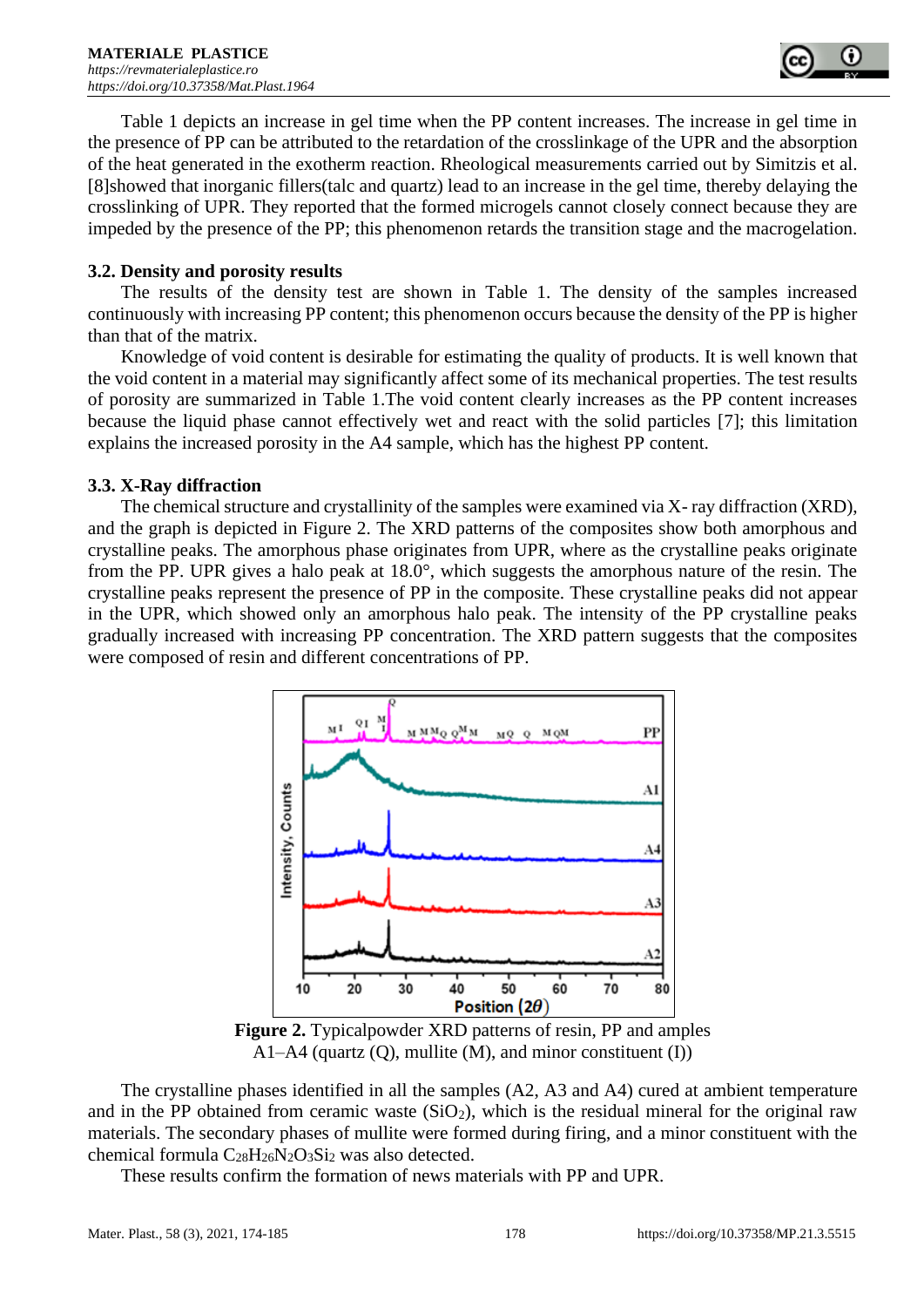## **3.4. Thermal degradation**

The above mentioned thermal stabilities were evaluated using TGA at three heating rates (10, 15, and 20°Cmin<sup>-1</sup>). The obtained results are shown in Figures 3 and 4, which represent the mass loss and change βdα/dT as a function of temperature, respectively. These figures show that both materials exhibit two steps of degradation between 130°C and 400°C. The mass curves were shifted to high-temperature regions as the heating rate increased.









From the TGA measurements, the char yield of the unfilled UPR was found to be 6%. In contrast, the char yield of the UPR with 50 wt% PP content is in the range of 50-55%. VanKrevelen [22] reported that the char yield is directly correlated to the potential of flame retardation. Therefore, the findings suggest that adding PP to our new composite markedly increases its flame resistance. Increased char formation can also limit the production of combustible gases, decrease the exothermicity of the pyrolysis reaction, and inhibit the thermal conductivity of the burning materials [23].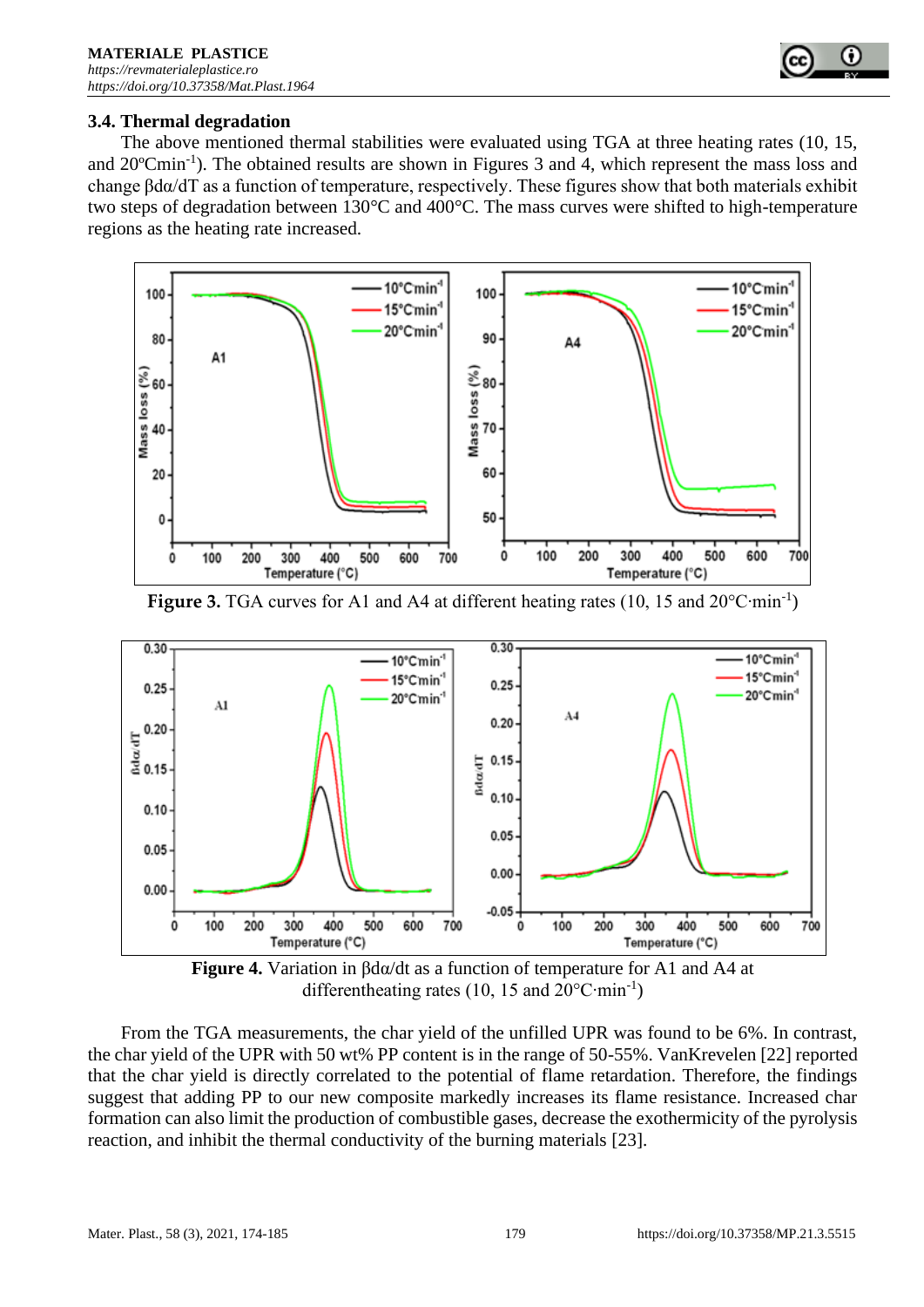#### **3.4.1. Kinetic analysis of TGA data**

The Friedman method [24] utilizes the following logarithmic differential expression:

$$
\ln\left(\frac{d\alpha}{dt}\right) = \ln\left(\beta \frac{d\alpha}{dT}\right) = \ln(Af(\alpha) - \frac{E}{RT}
$$
\n(4)

where the extent of conversion is defined as  $\alpha = (m_0 - m_t/m_0 - m_f)$ , in which m<sub>0</sub> is the initial mass, mt is the mass at time t, and mf is the final mass;  $\beta$  is the heating rate; E is the activation energy; A is the preexponential factor; R is the gas constant; and  $f(\alpha)$  is the differential expression of kinetic model function.

E represents the minimum energy required to transform a substance from a steady state to an activated state; therefore, the activation energy is a good indicator regarding how easily a material can be decomposed.

The kinetic parameters were calculated in accordance with ICTAC recommendations [25].

To determine the kinetic parameters for thermal degradation, we removed 10 " $\alpha$ " values from the samples at different heating rates and read the corresponding temperature from the original data in Figure 4.

A mathematical model (i.e., the Friedman method) was used to evaluate the kinetic parameters of the thermal degradation process. The responses of ln(βdα/dT) vs. 1/T for the first and second stage in the thermal degradation process of the composites are plotted in Figure 5.



**Figure 5.** Resultsfrom the Friedman method for A1 and A4 at variousfixed conversion degrees

The results obtained from the Friedman isoconversional method suggest that the correlation of the regression lines is very good; the correlation coefficient varies between 0.86 and 0.99, which shows that the Friedman isoconversional method is appropriate.

To understand the mechanism of thermal degradation, the variation in activation energy as a function of conversion degree for the first and second steps is shown in Figure 6. The figure shows that there was a slight reduction in activation energy for the first step of the degradation process after the incorporation of the PP filler. The lowest E values were observed in the first step of the thermal degradation process for all composites. This phenomenon occurs due to the lower energy required to remove volatile compounds and low-molecular weight (soft component) materials present in the UPR. Higher E values were observed in the second step degradation process because higher energies are required for scission.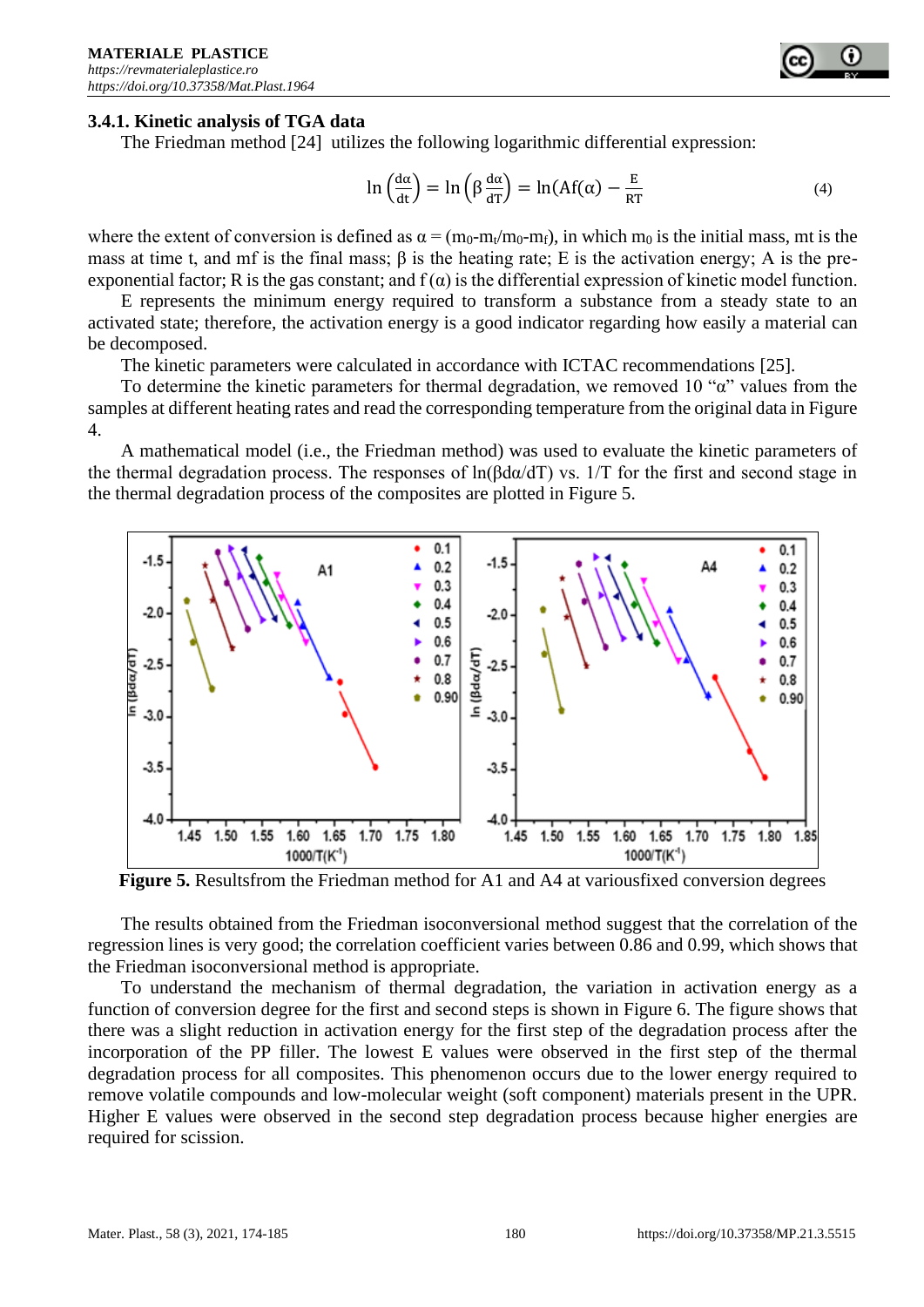



**Figure 6.** Dependence of the activation energy (E) on the extent of conversion  $(\alpha)$ 

For UPR, the initial value of E of approximately 126 kJ⋅mol<sup>-1</sup> at  $\alpha = 0.10$  and remained constant between 0.1 and 0.6. Afterwards, a significant change occurred, and the activation energy increased from 128 to 190 kJ⋅mol<sup>-1</sup> at  $\alpha$  =0.9. Regarding the composites, the initial value of E of approximately 118kJ⋅mol<sup>-1</sup> at  $\alpha$  =0.10 and remained constant between 0.1 and 0.55. Afterwards, a significant increase occurred, and the activation energy increased from 130 to 270 kJ⋅mol<sup>-1</sup>at  $\alpha$  =0.9.

Figure 6 shows the apparent activation energy versus conversion obtained by the Friedman kinetic methodology. However, the E profile obtained indicates that the decomposition mechanism is a function of the conversion degree.

Baudry et al. [26] used the Ozawa method to calculate the kinetic parameters for different phases of degradation. They reported that the low-value E typically corresponds to the depolymerization of styrene, which constitutes the micronodules formed in the gelation process. They also indicated that the value of E in the intermediary degradation phase, which is equal to 170 kJ⋅mol<sup>-1</sup>, could be associated with the proper polyester network. The values with E>200 kJ⋅mol<sup>-1</sup>can be associated with random scission reactions that lead to the formation of low-molecular weight products.

It is difficult to make comparisons between these results on single polymers and those found in similar studies carried out on the same UPR due to the different operating conditions adopted (e.g., carrier gas, flow rate, and heating rate), the method used for kinetic computations, and the various characteristics of the polymers, such as additives, structure and molecular weight composition.

All these remarkable differences may be responsible for the wide range of E values reported in the literature. For example, Mortaigneet al. [27] used the invariant kinetic parameter method to investigate the degradation of unsaturated polyesters. They found significantly different E values for the degradation of two different samples of UPR (118 and 138 kJ⋅mol<sup>-1</sup>) due to their different average molecular weights. In any case, the average E values calculated for the degradation of UPR by the Friedman method in this study fall within the wide range reported in the literature, and the agreement is better with those values determined via isoconversional methods.

Similar results were reported by Tibiletti et al. [28], who calculated activation energy through the invariant method of Lyon. The obtained results indicate that the E changed with respect to the conversion degree, where in E was 50, 100, 133… 206 at conversion degrees of 5, 5, 30 ... 98%, respectively.

#### **3.5. Water absorption results**

The experiments show that the percentage weight increased as a function of the square root of time at 40°C [29, 30].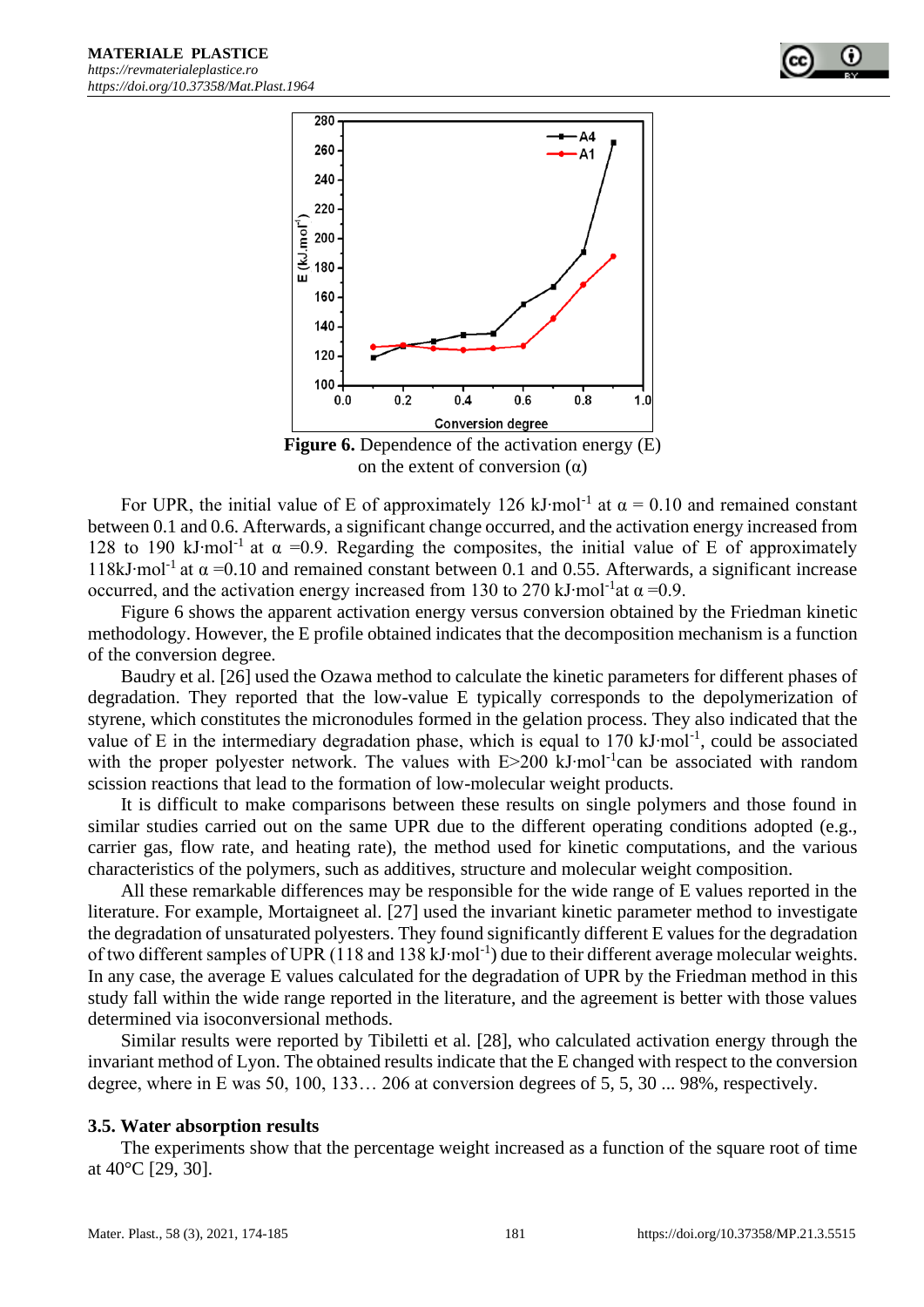

Figure 7 shows the moisture increase vs. the square root of time, in which the relation was linear in the first stage until gradually reaching equilibrium (i.e., Fickian diffusion). Figure 7 shows that the filler contents have substantial effects on the moisture content that a sample can absorb.



**Figure 7.** Weight gain in A1, A2, A3 and A4 at 40°C

Prolonged water immersion may finally cause A1, A2, A3, and A4 to become saturated at 40°C, and the water absorbed at saturation is proportional to the voids present in the materials (Table 1).

The air-filled voids incorporated in the composite resin during the manual handling of the material may lead to inhibition zones with unpolymerized materials, which may result in higher water absorption [31]. In addition, these voids may be filled with water, thereby increasing the sample weight. The rate of water absorption also depends on the accessibility of water to the composite resin material [32]. In this case, water molecules first enter the open space produced by microvoids formed by cavities and cracks in the matrix. In addition, tiny droplets of water may diffuse inside the interface due to capillary action, which may increase the weight of the composites. During prolonged immersion of the samples in water, the hydrophilic group of the polyester resin is attracted, and chemical reactions occur [29].

The samples were conditioned at 40°C and tested at different time durations to determine the corresponding changes in color and hardness.

The material color and its consistency changed during the immersion period. In particular, the inset in Figure 7 shows three photographs of both A1 and A4 samples, which were taken after 0, 10, and 25 days of immersion in water at 40°C. The yellow starting color of A1 (0 days) transformed into a progressively darker orange (10 days). The yellow transparent starting color of A1 and A4 (10 days) transformed into a progressively darker yellow-brown color (after 25 days). Both materials lost their starting transparency, becoming opaque and whitened, especially after a long aging time (25 days).

The optical color variations that occurred during the accelerated aging of A1 and A4 suggested that physical and chemical changes occurred in the UPR [29]. The material structures were modified during water immersion because the water present in the polymeric network reacted with the material degrading it by means of hydrolytic reactions and/or by the leaching of small molecules (monomers or oligomers).

It is well known that ester groups present in both resins easily react with water. The chemical modification could be due to the diffusion of water molecules throughout the polymeric chains [33].

The average hardness values of A1 and A4 after production and after aging at a temperature of 40<sup>o</sup>C are shown in Table 2.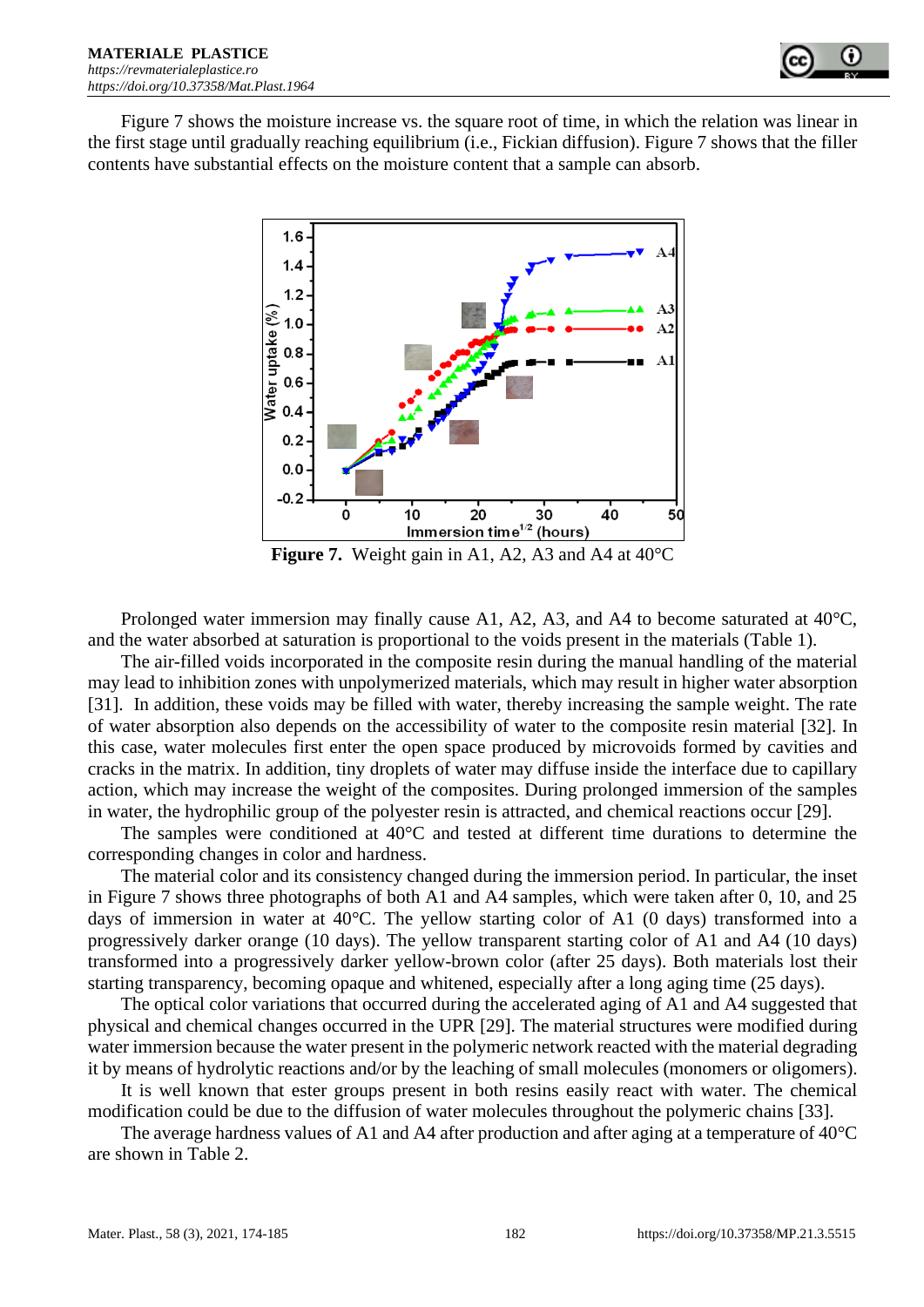

|              | of water immersion time |       |
|--------------|-------------------------|-------|
| Duration (h) | A1                      | Α4    |
| 000          | 75.66                   | 73.34 |
| 120          | 74.00                   | 72.12 |
| 216          | 74.83                   | 72.63 |
| 606          | 76.50                   | 76.25 |

## **Table 1.** Change in hardness as a function of water immersion time

Table 2 shows a slight variation in hardness after aging at 40°C for 120, 216, and 606 h. The variation in hardness is in the range of 1-3 HR, which is negligible.

Slightly decreased values of hardness (1 to 2 HR) were measured at A1 and A4 after 120 and 216 h of aging. In contrast, slightly increased hardness (1 HR) was observed in A1 after 606 h of aging under the same conditions. Table 2 shows that the average value of the hardness in composite A4 exhibited the highest variance after 606 h of aging at 40°C, wherein the hardness was slightly increased (3 HR).

In a previous study, Visco et al. [29] investigated the effect of water absorption on the hardness of UPR. In particular, they determined that the hardness values of UPR changed due to both cure reaction completion and plasticization/degradation from the adsorbed water.

# **4. Conclusions**

Within the limitation of the scope of this investigation, the following conclusions are drawn:

The progressive addition of ceramic particles slows the curing process of UPR and decreases the temperature of this transformation.

The increase in the PP content of UPR quantitatively and qualitatively affects the different properties studied.

The amount of porcelain powder plays a vital role in determining the properties of new materials and a more detailed investigation can be explored to find out their suitability for their applications in different fields.

The results indicated a prospect for using the ceramic waste as filler in unsaturated polyester resin formulation. The reuse of this material in the industry would contribute to the protection of farmland and the environment.

As far as absorption and thermal resistance are concerned, it is even more suitable for domestic uses.

**Acknowledgments:** The author would like to thank Professors M. M. Bouzziri and M. A. Anouar, who gave many helpful comments and suggestions during the course of this work.

## **References**

1. L. ESPOSITO, A. TUCCI, D. NALDI, "The reliability of polished porcelain stoneware tiles," *J. Eur. Ceram. Soc.*, vol. 25, no. 9, pp. 1487–1498, 2005, doi: 10.1016/j.jeurceramsoc.2004.05.030.

2.V.S.VINILA et al., "X-Ray Diffraction Analysis of Nano Crystalline Ceramic PbBaTiO< sub>3</sub>," *Cryst. Struct. Theory Appl.*, vol. 03, no. 03, pp. 57–65, 2014, doi: 10.4236/csta.2014.33007.

3.F. PACHECO-TORGAL, S. JALALI, "Reusing ceramic wastes in concrete," *Constr. Build. Mater.*, vol. 24, no. 5, pp. 832–838, 2010, doi: 10.1016/j.conbuildmat.2009.10.023.

4.A. HALICKA, P. OGRODNIK, B. ZEGARDLO, "Using ceramic sanitary ware waste as concrete aggregate," *Constr. Build. Mater.*, vol. 48, pp. 295–305, 2013, doi: 10.1016/j.conbuildmat.2013.06.063. 5.F. PUERTAS *et al.*, "Ceramic wastes as alternative raw materials for Portland cement clinker production," *Cem. Concr. Compos.*, vol. 30, no. 9, pp. 798–805, 2008,

doi: 10.1016/j.cemconcomp.2008.06.003.

6.M. G. RASTEIRO, T. GASSMAN, R. SANTOS, E. ANTUNES, "Crystalline phase characterization of glass-ceramic glazes," *Ceram. Int.*, vol. 33, no. 3, pp. 345–354, 2007, doi: 10.1016/j.ceramint.2005.10.002.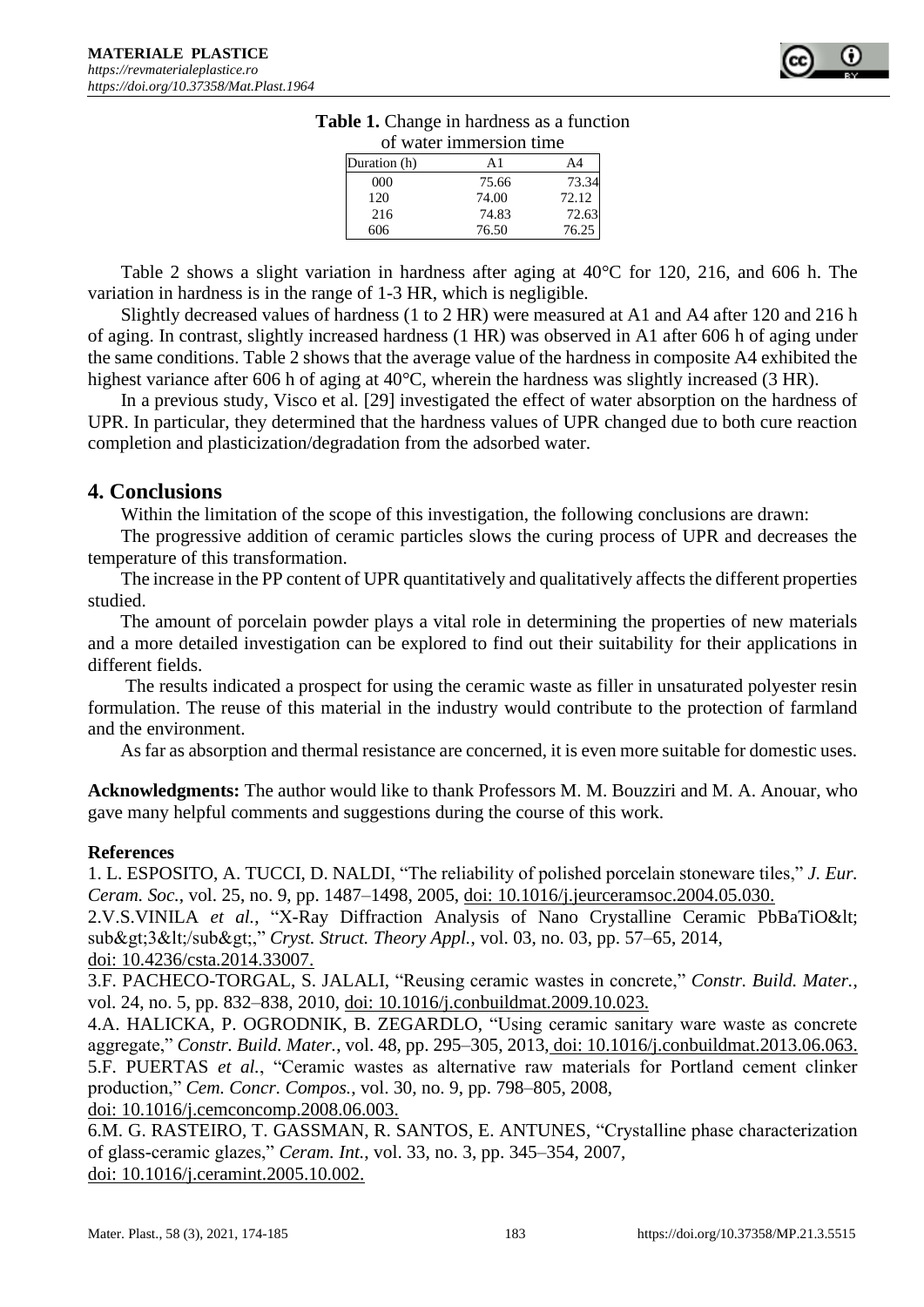

7.A. TUCCI, L. ESPOSITO, E. RASTELLI, C. PALMONARI, E. RAMBALDI, "Use of soda-lime scrap-glass as a fluxing agent in a porcelain stoneware tile mix," *J. Eur. Ceram. Soc.*, vol. 24, no. 1, pp. 83–92, 2004, doi: 10.1016/S0955-2219(03)00121-3.

8.J. SIMITZIS, A. STAMBOULIS, D. TSOROS, N. MARTAKIS, "Kinetics of Curing of Unsaturated Polyesters in the Presence of Organic and Inorganic Fillers," *Polym. Int.*, vol. 43, no. 4, pp. 380–384, 1997, doi: 10.1002/(sici)1097-0126(199708)43:4<380::aid-pi816>3.3.co;2-v.

9.H. KUBOTA, "Curing of highly reactive polyester resin under pressure: Kinetic studies by differential scanning calorimetry," *J. Appl. Polym. Sci.*, vol. 19, no. 8, pp. 2279–2297, 1975, doi: 10.1002/app.1975.070190819.

10.M. ENGINDENIZ, A. H. ZUREICK, "Deflection response of glass fiber-reinforced pultruded components in hot weather climates," *J. Compos. Constr.*, vol. 12, no. 3, pp. 355–363, 2008, doi: 10.1061/(ASCE)1090-0268(2008)12:3(355).

11. WANG, J. MENG, Q. ZHAO, S. QI, "Accelerated Ageing Tests for Evaluations of a Durability Performance of Glass-fiber Reinforcement Polyester Composites," *J. Mater. Sci. Technol.*, vol. 26, no. 6, pp. 572–576, 2010, doi: 10.1016/S1005-0302(10)60087-4.

12.A. ZAFAR, F. BERTOCCO, J. SCHJØDT-THOMSEN, J. C. RAUHE, "Investigation of the long term effects of moisture on carbon fibre and epoxy matrix composites," *Compos. Sci. Technol.*, vol. 72, no. 6, pp. 656–666, 2012, doi: 10.1016/j.compscitech.2012.01.010.

13.K. ANISKEVICH, A. ANISKEVICH, A. ARNAUTOV, J. JANSONS, "Mechanical properties of pultruded glass fiber-reinforced plastic after moistening," *Compos. Struct.*, vol. 94, no. 9, pp. 2914– 2919, 2012, doi: 10.1016/j.compstruct.2012.04.030.

14.X. JIANG, H. KOLSTEIN, F. S. K. BIJLAARD, "Moisture diffusion in glass-fiber-reinforced polymer composite bridge under hot/wet environment," *Compos. Part B Eng.*, vol. 45, no. 1, pp. 407– 416, 2013, doi: 10.1016/j.compositesb.2012.04.067.

15.S. VYAZOVKIN, "SERGEY VYAZOVKIN," *Handb. Therm. Anal. Calorim.*, vol. 5, pp. 503–538, 2008.

16.M. FARSANE, A. ANOUAR, S. CHAH, M. BOUZZIRI, "Characterization of Ceramic Waste Filled Unsaturated Polyester Resin", *Mater. Plast.*, **57**(3), 2020, 52–60 doi: https://doi.org/10.37358/Mat.Plast.1964.

17.M. FARSANE, A. ANOUAR, S. CHAH, S. DAGDAG, M. BOUZZIRI, "Study of experimental investigations in the presence of ceramic waste powder," *Mater. Plast.*, **57**(4), 2021, 1–12 doi: 10.37358/MP.20.4.5401.

18.\*\*\*Astm-D2734-94, "Standard Test Methods for Void Content of Reinforced Plastics 1," *ASTM Int. Int.*, no. C, p. 5, 2003, doi: 10.1520/D2734-09.2.

19.\*\*\*ASTM, "D785-03-Standard Test Method for Rockwell Hardness of Plastics and Electrical Insulating," *Annu. B. ASTM Stand.*, vol. 14, pp. 1–6, 2008, doi: 10.1520/D0785-08.2.

20.M. VAFAYAN, M. H. BEHESHTY, H. NASIRI, "A kinetic model for the low temperature curing of an unsaturated polyester resin with single and dual initiators," *Polym. Polym. Compos.*, vol. 15, no. 3, pp. 183–190, 2007.

21.M. FARSANE, L. SOUFIA, A. ANOUAR, S. CHAH, S. DAGDAG, M. BOUZZIRI, "Experimental evaluation of the curing of unsaturated polyester resin at various amounts of methyl ethyl ketone peroxide, cobalt octoate and porcelain powder," *Rev. Chim.*, **71**(10), 2020, 58–66 doi: 10.37358/RC.20.10.8350.

22.D. W. VAN KREVELEN, "Some basic aspects of flame resistance of polymeric materials," *Polymer (Guildf).*, vol. 16, no. 8, pp. 615–620, 1975, doi: 10.1016/0032-3861(75)90157-3.

23.R. LIEPINS, E. M. PEARCET, "Cliem isblyand Toxicityof Flame RetardantsforPlastics," vol. 17, no. October, pp. 55–63, 1976.

24.H. L. FRIEDMAN, "Kinetics of thermal degradation of char-forming plastics from thermogravimetry. Application to a phenolic plastic," *J. Polym. Sci. Part C Polym. Symp.*, vol. 6, no. 1, pp. 183–195, 1964, doi: 10.1002/polc.5070060121.